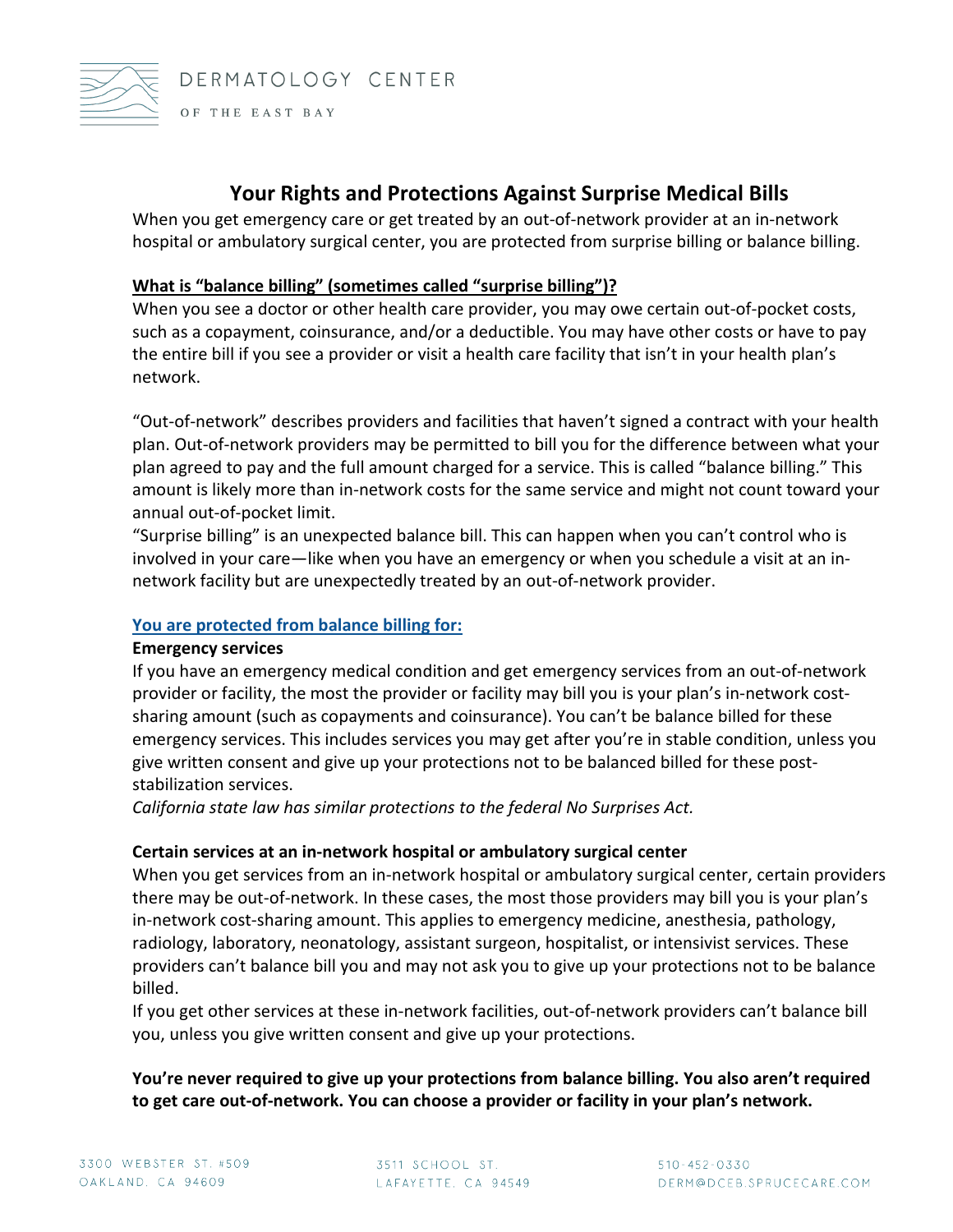

*California state law has similar protections to the federal No Surprises Act. More information can be found at California Department of Managed Care* **[Surprise Medical Bills Fact Sheet.](https://www.dmhc.ca.gov/Portals/0/HealthCareInCalifornia/FactSheets/fsab72.pdf)**

**When balance billing isn't allowed, you also have the following protections:**

- You are only responsible for paying your share of the cost (like the copayments, coinsurance, and deductibles that you would pay if the provider or facility was in-network). Your health plan will pay out-of-network providers and facilities directly.
- Your health plan generally must:
	- $\circ$  Cover emergency services without requiring you to get approval for services in advance (prior authorization).
	- o Cover emergency services by out-of-network providers.
	- o Base what you owe the provider or facility (cost-sharing) on what it would pay an innetwork provider or facility and show that amount in your explanation of benefits.
	- $\circ$  Count any amount you pay for emergency services or out-of-network services toward your deductible and out-of-pocket limit.

**If you believe you've been wrongly billed**, you may contact the Centers for Medicare and Medicaid Services at [CMS](https://nam12.safelinks.protection.outlook.com/?url=https%3A%2F%2Fwww.cms.gov%2Fnosurprises%2Fconsumer-protections%2FWhat-are-the-new-protections&data=04%7C01%7Ccborbon%40ucdavis.edu%7C1d664a01666b463ec3fc08d9c02b3ede%7Ca8046f6466c04f009046c8daf92ff62b%7C0%7C1%7C637752114393138079%7CUnknown%7CTWFpbGZsb3d8eyJWIjoiMC4wLjAwMDAiLCJQIjoiV2luMzIiLCJBTiI6Ik1haWwiLCJXVCI6Mn0%3D%7C3000&sdata=Ha3uhDeAodF0UpIWU%2FeITrgUDfheqSBRE5yCT18uA%2Bc%3D&reserved=0) at [www.cms.gov](http://www.cms.gov/) for your rights under federal law.

For more information about your rights under California state law visit California Department of [Managed Health Care](https://nam12.safelinks.protection.outlook.com/?url=https%3A%2F%2Fwww.dmhc.ca.gov%2FPortals%2F0%2FHealthCareInCalifornia%2FFactSheets%2Ffsab72.pdf&data=04%7C01%7Ccborbon%40ucdavis.edu%7C1d664a01666b463ec3fc08d9c02b3ede%7Ca8046f6466c04f009046c8daf92ff62b%7C0%7C1%7C637752114393138079%7CUnknown%7CTWFpbGZsb3d8eyJWIjoiMC4wLjAwMDAiLCJQIjoiV2luMzIiLCJBTiI6Ik1haWwiLCJXVCI6Mn0%3D%7C3000&sdata=vrgeT2pZEDtSJtvZ65tmCxrCRXzAbfxACgWXGotVUk8%3D&reserved=0) at [www.dmhc.ca.gov](http://www.dmhc.ca.gov/) or [California Department of Insurance](https://nam12.safelinks.protection.outlook.com/?url=https%3A%2F%2Fwww.insurance.ca.gov%2F01-consumers%2F110-health%2F60-resources%2FNoSupriseBills.cfm&data=04%7C01%7Ccborbon%40ucdavis.edu%7C1d664a01666b463ec3fc08d9c02b3ede%7Ca8046f6466c04f009046c8daf92ff62b%7C0%7C1%7C637752114393138079%7CUnknown%7CTWFpbGZsb3d8eyJWIjoiMC4wLjAwMDAiLCJQIjoiV2luMzIiLCJBTiI6Ik1haWwiLCJXVCI6Mn0%3D%7C3000&sdata=QR4ooRXoD8JHOxkKr7xMG1d6inV2UTwIY%2F9NzIUkWfM%3D&reserved=0) a[t](http://www.insurance.ca.gov/) [www.insurance.ca.gov.](http://www.insurance.ca.gov/)